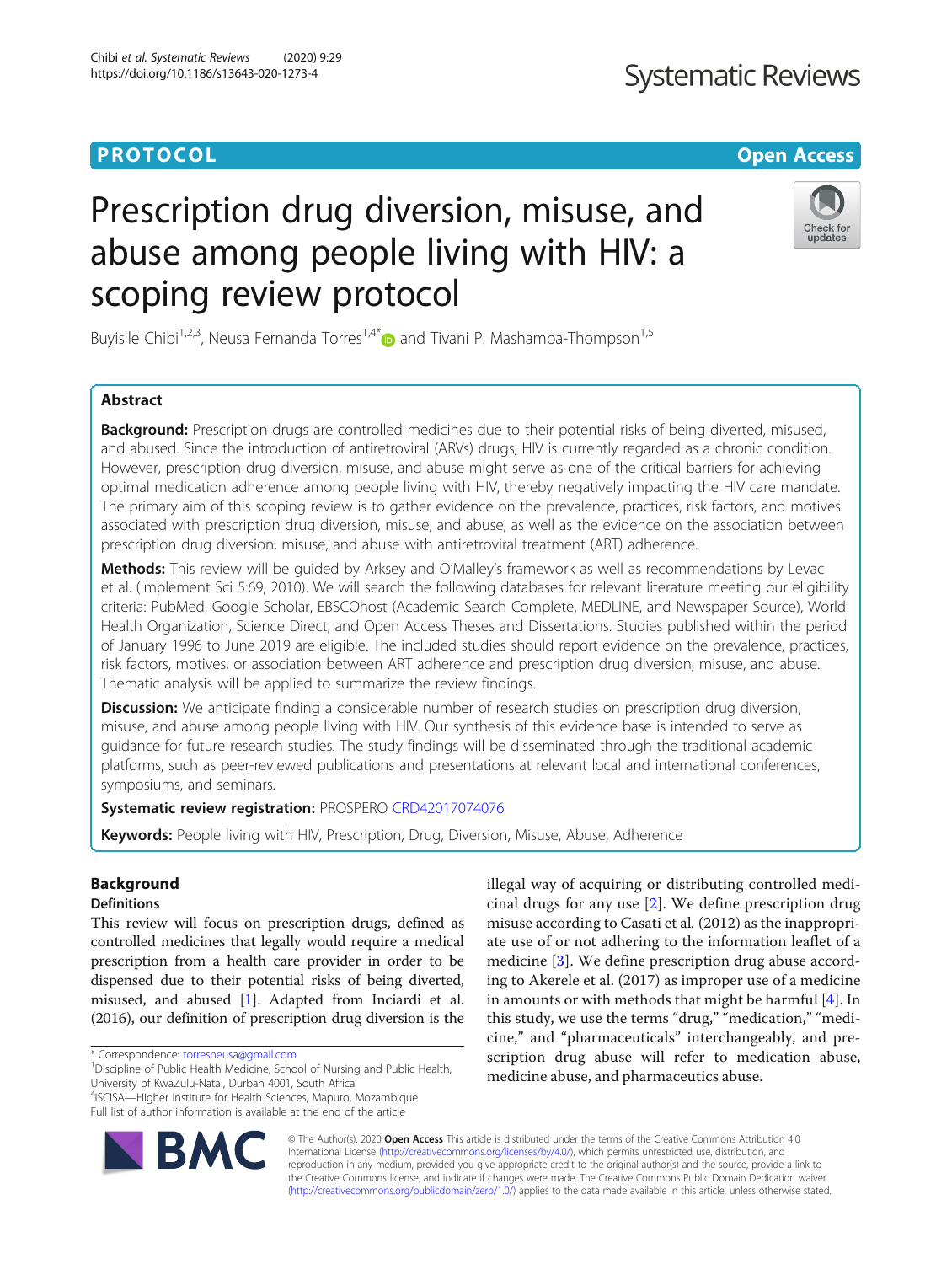# Global overview of prevalence of prescription drug diversion, misuse, and abuse

Globally, prescription drug diversion, misuse, and abuse is an escalating public health problem [\[1\]](#page-5-0). Its impact is associated with a high likelihood of poor health care outcomes, increased incarceration cases, and increased mortality rates [[1](#page-5-0)]. Drug classes commonly diverted, misused, and abused worldwide are sedatives, analgesics, and stimulants [[5](#page-5-0), [6](#page-5-0)]. The United Nations Office on Drugs and Crime estimate that, in 2014, 35.7 million people globally used stimulants (such as amphetamine and prescription stimulants), 33.12 million used analgesic (such as opiates and prescription opioids), and 207,400 people died from causes related to drug use globally [\[7\]](#page-5-0).

# Global overview of human immunodeficiency virus (HIV)

Despite extensive efforts to eradicate HIV, the negative impact of HIV is still a public health concern [\[8,](#page-5-0) [9\]](#page-6-0). Globally, about 37.8 million people were diagnosed with HIV in 2018 [[10](#page-6-0)]. In 2017, about 21.7 million people living with HIV (PLWH) were initiated on antiretroviral treatment (ART) while only 17.5 million had viral suppression [[11,](#page-6-0) [12](#page-6-0)]. However, antiretroviral drug diversion is an emerging phenomenon (with trends similar to sedatives, analgesics, and stimulants) that is likely to negatively impact ART adherence, therefore increasing chances of treatment failure [\[13](#page-6-0), [14\]](#page-6-0) given that the efficacy of ART is highly dependent on optimal adherence to the treatment [[15](#page-6-0), [16](#page-6-0)].

# Guidelines and policies

The American Society of Health-System Pharmacist guidelines were put in place to prevent the diversion of controlled substances [\[17\]](#page-6-0). These guidelines were developed and implemented because drug diversion compromises the safety of patients, endangers the diverter, and also leads to substantial liability risk to the affected organization [\[17](#page-6-0)]. Nevertheless, most countries have additional policies and guidelines. For example, in South Africa, the Medicines Control Council regulates the manufacture, distribution, sale, and marketing of medicines, and the National Drug Policy (NDP) was developed and has been implemented since 1996 to prevent drug diversion, misuse, and abuse [[18](#page-6-0), [19](#page-6-0)]. However, a study evaluating the impact of the NDP found that only 30% of all participating individuals were adherent to their medication, and 29% used medication not prescribed by a health care worker [[17](#page-6-0)]. These findings emphasize the need to further investigate prescription drug diversion, misuse, and abuse.

# Aim of the study

The primary aim of this review is to gather evidence on the prevalence (the extent of the problem), practices (what do people do?), risk factors (such as demographics, socioeconomic status, health care, and other risk factors for prescription drug diversion, misuse, and abuse), motives (what are the reasons?), and the association with ART adherence of prescription drug diversion, misuse, and abuse.

The review findings will present a snapshot of the global status of prescription drug diversion, misuse, and abuse among PLWH, thereby enabling researchers to identify research gaps. A recently published scoping review study revealed limited research investigating risk factors for prescription drug diversion in low-middleincome countries among PLWH [\[20\]](#page-6-0). Our review findings will inform policy-makers, authorities from the department of health and law enforcement, and the general public about the extent of the problem, practices, risk factors, and motives associated with prescription drug diversion, misuse, and abuse to guide the design and development of tailored prevention measures.

# Methodology

## Scoping review

Peer-reviewed literature and grey literature of primary studies with various study designs addressing prescription drug diversion, misuse, and abuse will be reviewed in this scoping review. The scoping review method was chosen since it gathers evidence and allows the mapping of all existing literature and gaps [[21](#page-6-0)]. The proposed scoping review will use Arksey and O'Malley's framework [[22\]](#page-6-0), which is comprised of six stages: (1) identifying the research question; (2) identifying relevant studies; (3) study selection; (2) charting the data; (5) collating, summarizing, and reporting the results; and (vi) consultation exercise (optional). The subsequent sub-sections will describe the framework stages in detail [\[22\]](#page-6-0). Furthermore, Levac et al. (2010) recommendations for quality assessment of eligible studies will be performed [[23](#page-6-0)]. The Preferred Reporting Items for Systematic Review and Meta-Analysis Extension for Scoping Reviews (PRISMA-ScR) checklist will be used as a guide for planning and documentation of the review methods [\[24\]](#page-6-0).

# Framework stage 1: identifying the research question

The proposed review will apply the PCC (population, concept, context) mnemonic recommended for scoping reviews to define the eligibility of the research question (Table 1) [\[25\]](#page-6-0).

Table 1 PCC (population, concept, context) framework for determining the eligibility of research questions

| Criteria   | Determinants                                                       |
|------------|--------------------------------------------------------------------|
| Population | People living with HIV age (18 years and above)                    |
| Concept    | Prescription drug diversion, misuse and abuse                      |
| Context    | Prevalence, practices, motives, risk factors, and ART<br>adherence |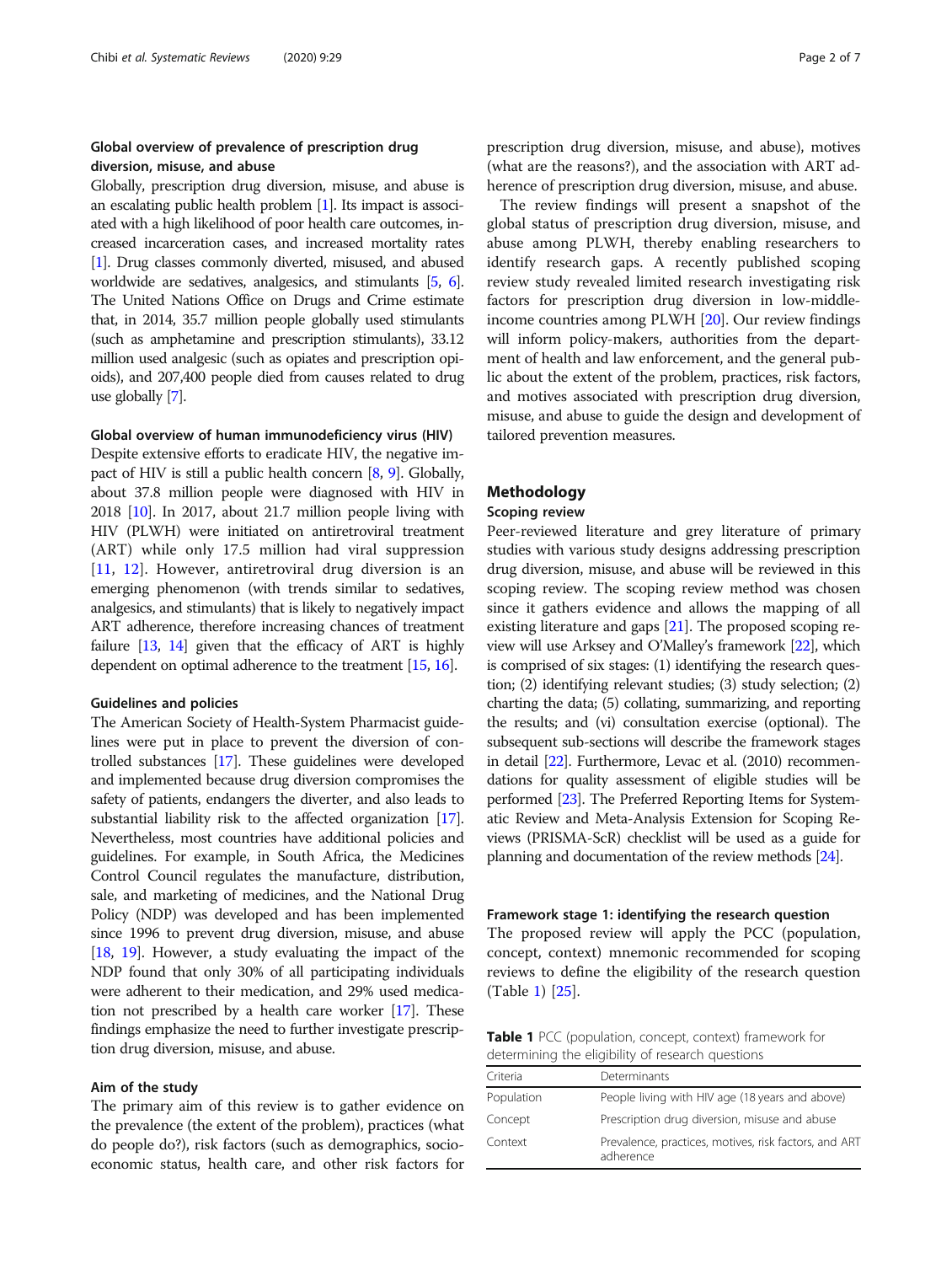The main research question for this study is as follows: What evidence exists on prescription drug diversion, misuse, and abuse among people living with HIV (PLWH)?

Research sub-questions are as follows:

- 1. What is the prevalence of prescription drug diversion, misuse, and abuse?
- 2. What practices of prescription drug diversion, misuse, and abuse exist?
- 3. What are the motives of prescription drug diversion, misuse, and abuse?
- 4. What risk factors impact vulnerability to prescription drug diversion, misuse, and abuse?
- 5. Is there any association between prescription drug diversion, misuse, and abuse with ART adherence?

# Framework stage 2: identifying relevant studies

This framework consists of three steps. The first step is selection and searching through electronic databases and data sources in order to identify both published and unpublished research studies relevant to the research question. We plan to select and search through PubMed, Google Scholar, EBS-COhost (Academic Search Complete, MEDLINE and Newspaper Source), World Health Organization, Science Direct, and Open Access Theses and Dissertations. The second step involves the use of keywords such as people living with HIV, prescription, drug, diversion, misuse, abuse, and adherence. These keywords will be used to search through the selected databases and data sources for primary studies either from peer-reviewed journals or from grey literature addressing the research question. The third step involves a further search of the reference lists of all identified articles and reports for additional eligible studies.

# Framework stage 3: study selection

Inclusion and exclusion criteria will be used to ensure consistent exclusion of studies that do not address the research question. The eligibility criteria will be established to ensure that the selected and included studies cover relevant information required to answer the research question of prescription drug diversion, misuse, and abuse among PLWH.

## Eligibility criteria

Studies will either be selected or rejected according to the eligibility criteria detailed in Table [2](#page-3-0). The search will be restricted to studies published from January 1996, which was the year marking the onset of the highly active antiretroviral therapy era, therefore allowing us to better track ARVs usage, other prescription drugs, and other questions of interest among PLWH [[26\]](#page-6-0). The most common drug classes with great potential of diversion, misuse, and abuse are sedatives, analgesics, stimulants, Z-drugs, anesthetic drugs, and antiretroviral drugs [\[5](#page-5-0), [6](#page-5-0)]. PLWH often present with chronic illnesses (such as cancer, neurological complications, and tuberculosis) that may require prescription drugs in addition to ART. Chronic pain has been commonly diagnosed among PLWH and often treated with opioids  $[16]$ . We will use Endnote to manage records, keep track of articles, and make requests for inter-library loans. Based on a pilot search demonstrating feasibility, one reviewer will search for articles and reports from the selected databases by using the following keywords: PLWH, prescription, drug, medication, diversion, misuse, abuse, recreational, nonmedical use, illicit, selling, sharing, giving away, trading, stealing, missing/losing, doctor shopping, pharmacy shopping, prevalence, practice, risk factor, motive, and adherence. The Boolean operators, i.e. AND and OR terms will be used to combine keywords into phrases during the title search. Eligible titles will be exported to EndNote ×8 (Thomson Reuters, New York, USA) reference management software and later shared among reviewers. Two reviewers will conduct a comprehensive screening of the abstracts and full articles guided by the eligibility criteria in order to make conclusions on which studies to include for the scoping review. Discrepancies between reviewers' responses at abstract screening will be resolved by discussion among the project team members, while discrepancies at the full article screening stage will be resolved by a third reviewer. In case where full-text articles are not freely available, a request to retrieve the full-text will be sent to the University of KwaZulu-Natal and Human Sciences Research Council library service. Table [3](#page-4-0) illustrates how the electronic data search will be recorded. The number of citations at each stage of study selection will be reported in a PRISMA flowchart (see Fig. [1](#page-4-0)) [\[27](#page-6-0)].

# Framework stage 4: charting the data

A charting form (see Table [4\)](#page-5-0) will be utilized to record characteristics and relevant key information of the included studies addressing the review question. The charting form will frequently be refined and tested to ensure that important information is extracted and to check the appropriateness of the identified databases and keywords. The extracted results from the charting form will be presented as tables.

# Framework stage 5: collating, summarizing, and reporting the results

This study will present a narrative account of findings from eligible studies through a thematic analysis of the extracted research data. The themes will be structured around the following anticipated outcomes: prevalence, practices, risk factors, motives, and ART adherence. This study will also consider emerging themes. The researchers will consider the use of a google form during data extraction to assist with organizing data. NVIVO software version 10 [[28\]](#page-6-0) will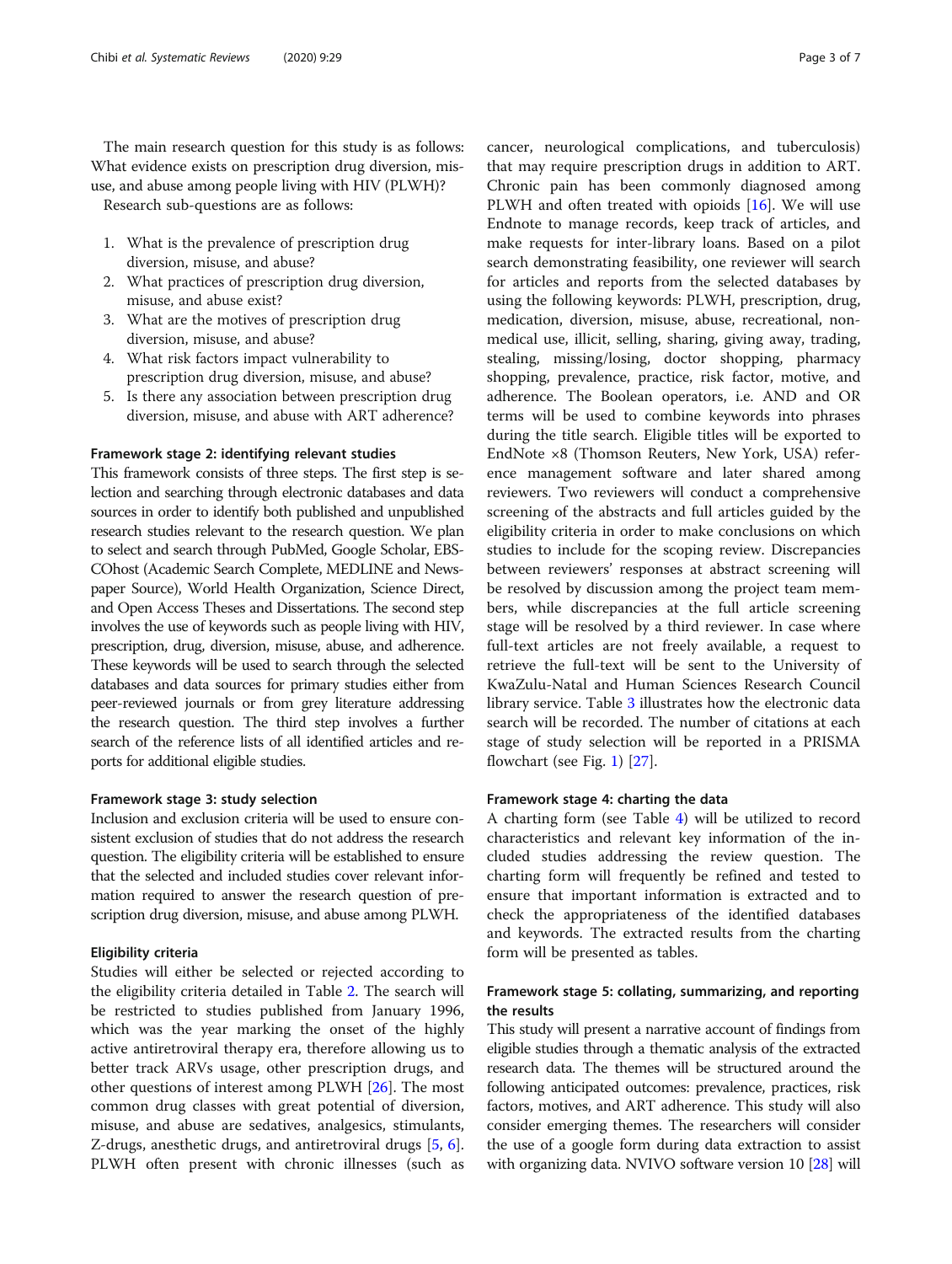|                 | Inclusion criteria                                                                                                                                                                                                                                                                                                                                                                                                                                                                                                                                                                                                                                                                                    | Exclusion criteria                                                                                                                                                                                                                          |  |  |
|-----------------|-------------------------------------------------------------------------------------------------------------------------------------------------------------------------------------------------------------------------------------------------------------------------------------------------------------------------------------------------------------------------------------------------------------------------------------------------------------------------------------------------------------------------------------------------------------------------------------------------------------------------------------------------------------------------------------------------------|---------------------------------------------------------------------------------------------------------------------------------------------------------------------------------------------------------------------------------------------|--|--|
| Language        | English                                                                                                                                                                                                                                                                                                                                                                                                                                                                                                                                                                                                                                                                                               | None English language studies                                                                                                                                                                                                               |  |  |
| Population      | People living with HIV (PLWH)                                                                                                                                                                                                                                                                                                                                                                                                                                                                                                                                                                                                                                                                         | Studies which do not focus on PLWH or do not include PLWH                                                                                                                                                                                   |  |  |
| Period          | Studies published from 1 January 1996 to 30 June 2019                                                                                                                                                                                                                                                                                                                                                                                                                                                                                                                                                                                                                                                 | Studies published before January 1996                                                                                                                                                                                                       |  |  |
| Type of studies | Primary and secondary studies                                                                                                                                                                                                                                                                                                                                                                                                                                                                                                                                                                                                                                                                         | Review articles (including systematic review and meta-analysis)<br>However, reference list from review articles will be searched for<br>further eligible studies                                                                            |  |  |
| Studies designs | Quantitative<br>Oualitative<br>Mixed methods<br>Randomized controlled trial<br>Cohort study (prospective observational study)<br>Case-control study<br>Cross-sectional study<br>Case reports and series<br>Ideas, editorials, opinions<br>Crossover design                                                                                                                                                                                                                                                                                                                                                                                                                                            | Animal research studies<br>Test-tube lab research                                                                                                                                                                                           |  |  |
| Study focus     | Studies that report on either of the following:<br>• Prescription drug diversion<br>· Prescription drug misuse<br>• Prescription drug abuse<br>· Recreational/non-medical use/misuse/abuse/illicit/<br>selling/trading/sharing/giving away/stealing/losing,<br>and doctor shopping of prescribed drugs<br>• Prevalence of prescription drug diversion, misuse or<br>abuse<br>• Practices of prescription drug diversion, misuse or abuse<br>• Motives (other terms such as reasons, cause, purpose,<br>intention, motivation, drive, and aim maybe used) of<br>prescription drug diversion, misuse, or abuse<br>• Risk factors of prescription drug diversion, misuse, or<br>abuse<br>• ART adherence | Studies that do not focus or report on the following:<br>· Prescription drug diversion, misuse or abuse<br>• Prevalence, practices, motives, risk factors and ART adherence<br>associated with prescription drug diversion, misuse or abuse |  |  |
| Drug classes    | Studies that report on diversion, misuse, and abuse of<br>the below drug classes:<br>· Sedatives-including barbiturates, benzodiazepines,<br>and sleep medications<br>· Analgesics-including opioids heroin, morphine,<br>hydromorphone, meperidine, oxycodone, hydrocodone,<br>oxycodone, buprenorphine, methadone, fentanyl,<br>and codeine<br>· Stimulants—including cocaine, methamphetamine,<br>amphetamine, and methylphenidate<br>· Z-drugs (nonbenzodiazepines)-including<br>imdazopyridines, cycloprrolones, pyrazolopyridines,<br>and sleep medication<br>• Anesthetic drugs<br>• Antiretroviral drugs<br>• Attention deficit hyperactivity disorder (ADHD)<br>medication<br>• Cannabinoids | Studies that report on diversion, misuse, and abuse of the<br>below drug classes will be excluded:<br>• Ecstasy drug—since it has no accepted medical indication                                                                            |  |  |

# <span id="page-3-0"></span>Table 2 Inclusion and exclusion criteria for determining eligible studies

be utilized during thematic analysis. Thematic analysis will be used for identifying, analyzing, and reporting patterns (themes) within data.

The researchers will follow the below steps:

Familiarize themselves with data (through reading) of all eligible studies, considering the research question and anticipated outcomes

Use a google form to capture extracted data addressing the research question

Generate codes of the extracted data to describe the themes or patterns

Categorize codes into major themes

Display the categorized extracted data and review themes

Identify patterns and define themes and sub-themes Summarize data

The researchers will cross-examine the themes in relation to the asked research question, therefore scrutinizing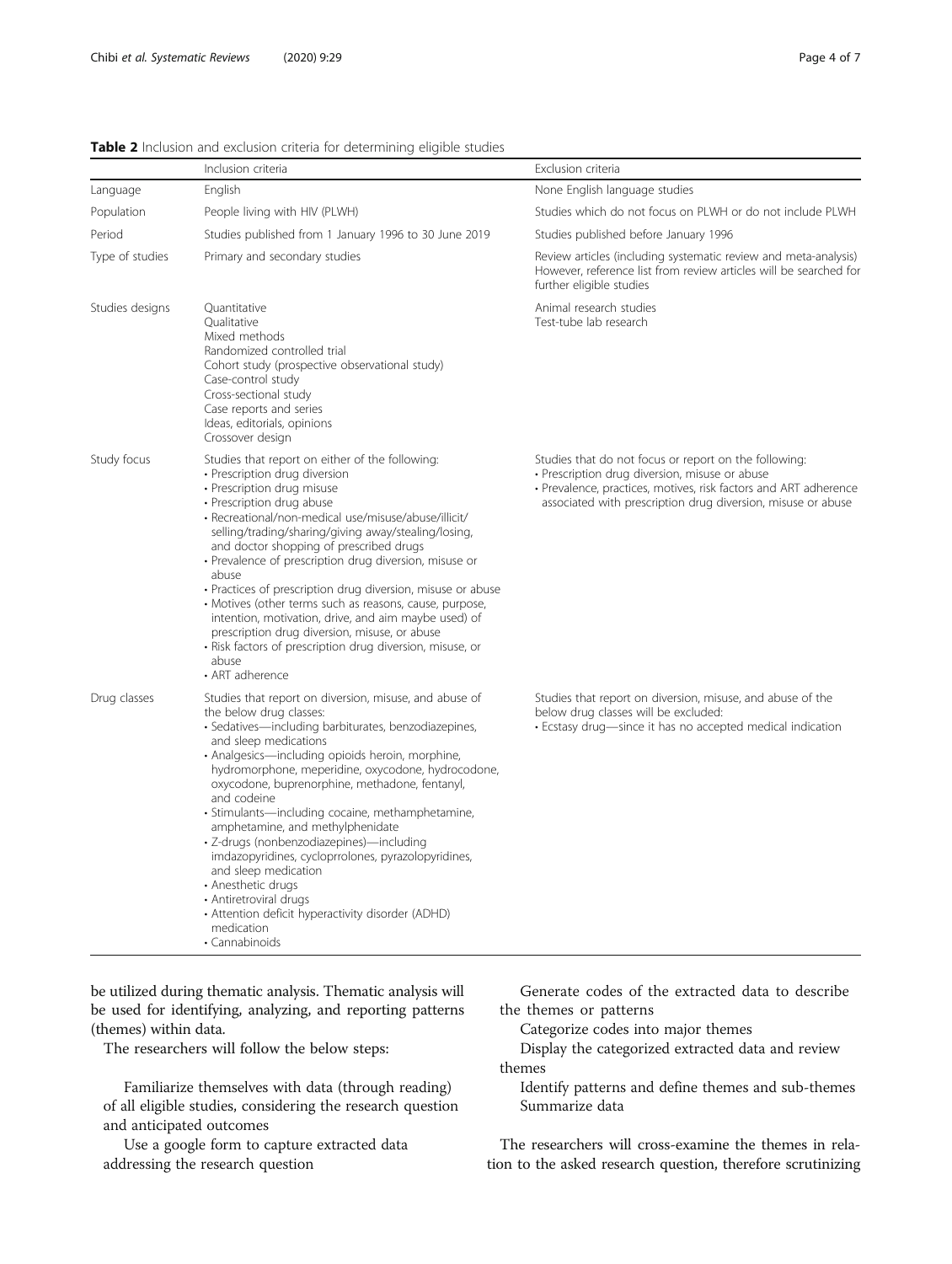<span id="page-4-0"></span>

|  | Table 3 Electronic search record using keywords (pilot study) |  |  |  |  |  |  |
|--|---------------------------------------------------------------|--|--|--|--|--|--|
|--|---------------------------------------------------------------|--|--|--|--|--|--|

| Date and<br>time  | Keyword search                                                                             | Search engine<br>used | Number of publication<br>retrieved | Number of<br>duplicates |
|-------------------|--------------------------------------------------------------------------------------------|-----------------------|------------------------------------|-------------------------|
| 16 August<br>2017 | Drug diversion (filtered by publication year 01/01/1996 to 31/07/<br>2017)                 | PubMed                | 1852                               | U                       |
| 16 August<br>2017 | Prescription drug diversion (filtered by publication year 01/01/1996<br>to 31/07/2017)     | PubMed                | 556                                | 0                       |
| 16 August<br>2017 | Prescription drug misuse (filtered by publication year 01/01/1996 to PubMed<br>31/07/2017) |                       | 9459                               | 0                       |
| 16 August<br>2017 | Prescription drug abuse (filtered by publication year 01/01/1996 to<br>31/07/2017)         | PubMed                | 11193                              | 0                       |

the meaning of the review results as well as identifying research gaps warranting for future research.

# Framework stage 6: consultation exercise

This review will not include the consultation exercise stage.

# Quality assessment

The quality of the searched studies will be assessed through the mixed method appraisal tool (MMAT)-Version 2011 [[29\]](#page-6-0). The MMAT allows for simultaneous assessment and illustration of the methodological quality of mixed,

qualitative, and quantitative (including randomized controlled, nonrandomized, and descriptive) methodological domains [\[29](#page-6-0)]. This tool will be used to examine the relevance of the study aim, methodology, study design, sample framework, data collection, data analysis, presentation of findings, authors' discussions and conclusions, and the overall quality of each study.

# **Discussion**

This scoping review aims to gather evidence on the prevalence, practices, motives, and risk factors associated with

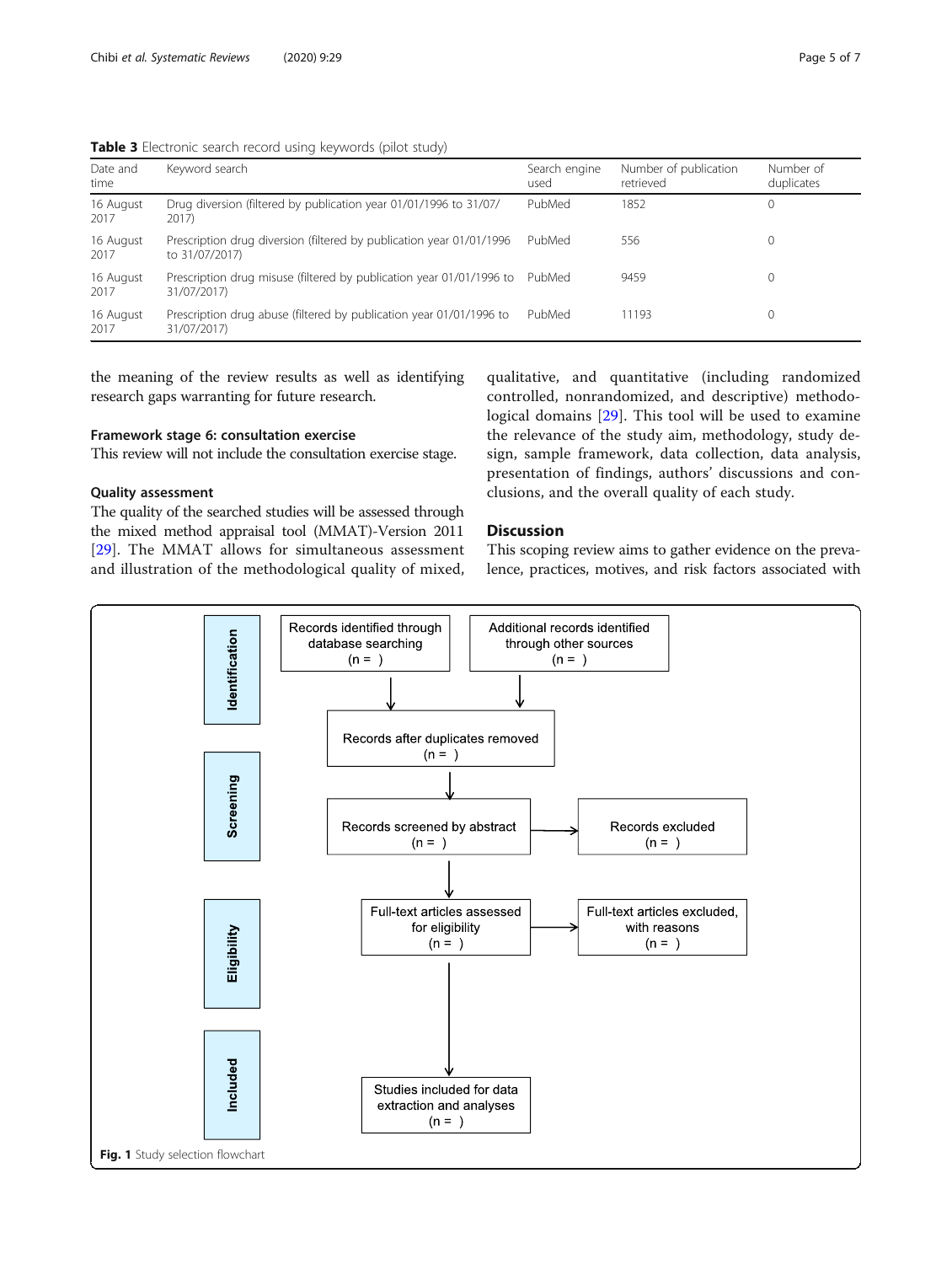# <span id="page-5-0"></span>Table 4 Data charting form

Author and date Study title Journal full reference Aims or research question Participants characteristics Recruitment methods Sampling method Study design Data collection (what data collection methods were used?) Data analysis (how was the data analyzed?) Exposures/interventions Outcome Most relevant finding Conclusions Comments

prescription drug diversion, misuse, and abuse, as well as the association between prescription drug diversion, misuse, and abuse with ART adherence among people living with HIV. Prescription drug diversion, misuse, and abuse is an emerging phenomenon in low-middle-income countries, yet this area of research had received little attention in scientific research even though the media continuously reports new cases. This review will allow authors to further explore what is known and unknown about prescription drug diversion, misuse, and abuse.

Limitations in this scoping review will arise due to the focus on mapping the breadth of studies instead of the depth of information, in order to identify research gaps. However, the chosen methodology is appropriate in addressing the review questions. As well, we limited the included studies to those of prescription drugs; studies that report drugs such as ecstasy will be excluded since their medical use is not scientifically established and not prescriptible by a health care worker.

The review findings may be of interest to policymakers involved in projects for eradicating barriers to achieving 100% ART adherence and to law enforcement officers aimed at reducing and possibly stopping drug diversion. Furthermore, the review findings will be of interest to researchers by highlighting research gaps that may need further investigation.

#### Abbreviations

ART: Antiretroviral therapy; ARVs: Antiretrovirals; HIV: human

immunodeficiency virus; MMAT: Mixed methods appraisal tool; NDP: National Drug Policy; PCC: Population, concept, context; PLWH: People living with HIV; PRISMA-ScR: Preferred Reporting Items for Systematic Review and Meta-Analysis Extension for Scoping Reviews

#### Acknowledgements

The authors would like to thank the College of Health Sciences, University of KwaZulu-Natal, and National Research Foundation for financially supporting the development of this research study and the Human Sciences Research Council for the support with resources.

#### Authors' contributions

BC conceptualized the study and prepared the draft proposal under the supervision of TPM-T. Both BC and TPM-T contributed to the development of the background and planned output of the research as well as the design of the study and to the development of the methods relating to the review and synthesis of data including the sifting and data extraction process. BC prepared the manuscript, and TPM-T reviewed it. NT contributed to the pilot search. All authors contributed to review of the draft version of the manuscript and approved the final version.

#### Funding

The University of KwaZulu-Natal College of Health Sciences and the National Research Foundation funded this research study.

#### Availability of data and materials

All data generated or analyzed during this study will be included in the published scoping review article as supplementary material.

#### Ethics approval and consent to participate Not applicable

# Consent for publication

Not applicable

# Competing interests

The authors declare that they have no competing interests.

### Author details

<sup>1</sup> Discipline of Public Health Medicine, School of Nursing and Public Health University of KwaZulu-Natal, Durban 4001, South Africa. <sup>2</sup>HIV/AIDS, STIs and TB Research Programme, Human Sciences Research Council, Durban, South Africa. <sup>3</sup> Centre for the AIDS Programme of Research in South Africa, Doris Duke Medical Research Institute, 2nd Floor, 719 Umbilo Road, Durban 4041, South Africa. <sup>4</sup>ISCISA-Higher Institute for Health Sciences, Maputo Mozambique. <sup>5</sup>Department of Public Health, Faculty of Health Sciences, University of Limpopo, Mankweng, South Africa.

# Received: 29 September 2017 Accepted: 6 January 2020 Published online: 12 February 2020

#### References

- 1. Drug Misuse: Psychosocial interventions. Leicester UK: The British Psychological Society & The Royal College of Psychiatrists.; 2008.
- 2. Inciardi JA, Surratt HL, Kurtz SP, Burke JJ. The diversion of prescription drugs by health care workers in Cincinnati, Ohio. Subst Use Misuse. 2006;41(2): 255–64.
- 3. Casati A, Sedefov R, Pfeiffer-Gerschel T. Misuse of medicines in the European Union: a systematic review of the literature. Eur Addict Res. 2012;18(5):228–45.
- 4. Akerele E, Olupona T. Drugs of abuse. Psychiatr Clin North Am. 2017;40(3): 501–17.
- 5. McCabe SE, Teter CJ, Boyd CJ. Medical use, illicit use, and diversion of abusable prescription drugs. J Am Coll Heal. 2006;54(5):269–78.
- 6. Passik SD, Narayana A, Yang R. Aberrant drug-related behavior observed during a 12-week open-label extension period of a study involving patients taking chronic opioid therapy for persistent pain and fentanyl buccal tablet or traditional short-acting opioid for breakthrough pain. Pain Med. 2014; 15(8):1365–72.
- 7. Cheah YK, Chong YW. Factors influencing medication label viewing in Malaysia. Glob Health Promot. 2018;25(1):63–72.
- 8. Yaylaci S, Tosun O, Sahin O, Genc AB, Aydin E, Demiral G, Karahalil F, Olt S, Demir MV, Varim C. Misuse of levothyroxine and the rate of achieving target thyroid-stimulating hormone in levothyroxine treatment. Biomed Res. 2017; 28(6):2661–5.